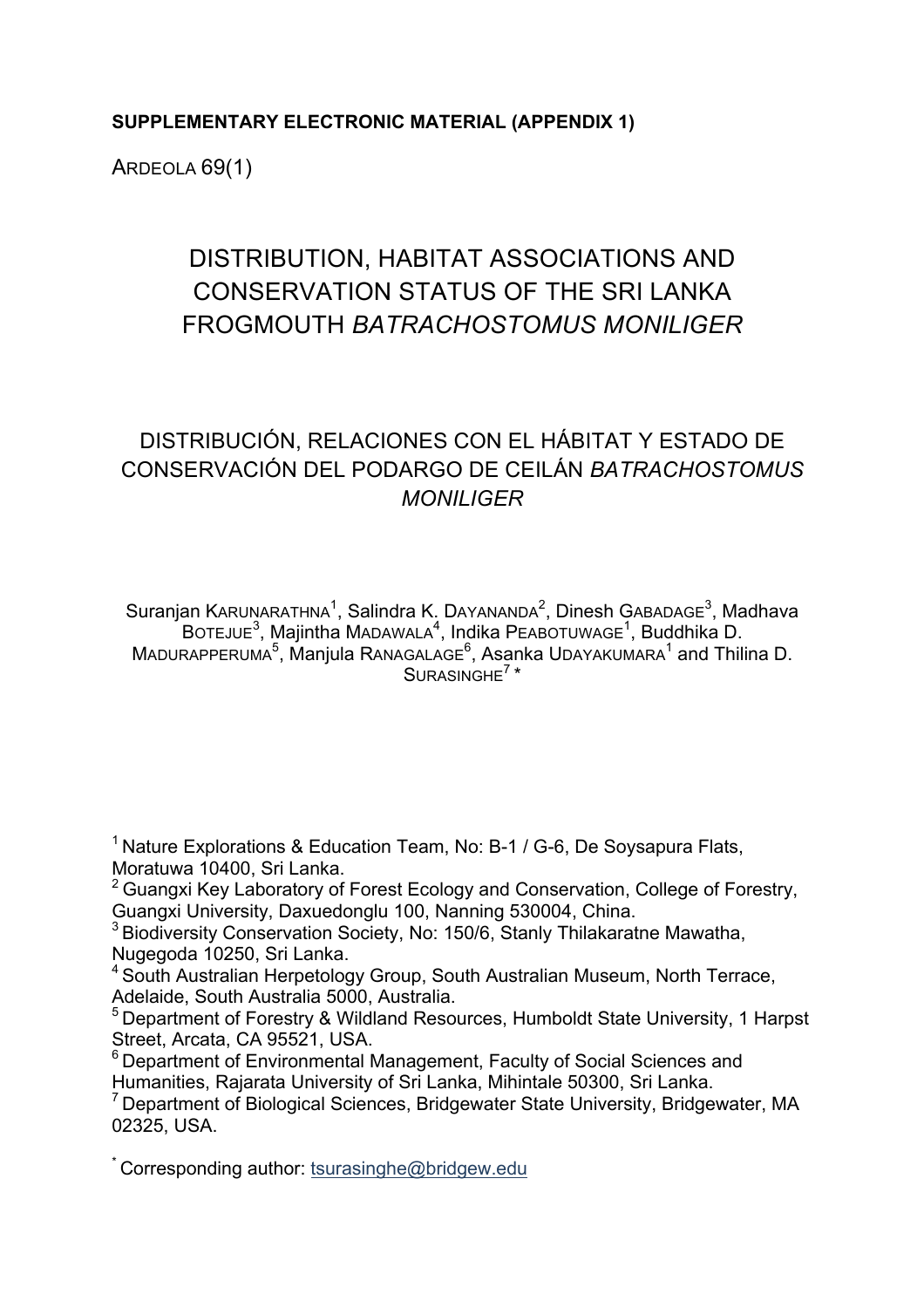#### TABLE A1

Description of the 19 bioclimate variables and their principal component scores from the principal component analysis using the PCA tool in ArcMap. Only the main two axes are shown.

*[Descripción de las 19 variables bioclimáticas y sus puntuaciones (coordenadas) en el análisis de componentes principales (obtenidos con la herramienta PCA en ArcMap). Se muestran solamente los dos ejes principales.]*

| Code     | Variable/ Description                  | Current         |                 | Future          | 2050            |
|----------|----------------------------------------|-----------------|-----------------|-----------------|-----------------|
|          |                                        | PC <sub>1</sub> | PC <sub>2</sub> | PC <sub>1</sub> | PC <sub>2</sub> |
| bio01*   | Annual temperature                     |                 | $-0.487$        |                 |                 |
| bio02    | Mean diurnal range                     | $-0.487$        |                 |                 |                 |
| bio03    | Isothermality                          | $-0.331$        | 0.281           | 0.308           |                 |
| bio04    | Temperature seasonality                | 0.413           | $-0.115$        | $-0.090$        | $-0.704$        |
| bio05*   | Max. temperature of warmest<br>period  | 0.914           | $-0.192$        | $-0.172$        | $-0.448$        |
| bio06    | Min. temperature of coldest<br>period  | 0.924           | $-0.705$        | $-0.669$        | $-0.151$        |
| bio07    | Temperature annual range               | $-0.255$        | 0.795           | 0.791           | $-0.333$        |
| bio08*   | Mean temperature of wettest<br>quarter | 0.950           | $-0.477$        | $-0.434$        | $-0.244$        |
| bio09*   | Mean temperature of driest<br>quarter  | 0.954           | $-0.482$        |                 |                 |
| $bio10*$ | Mean temperature of warmest<br>quarter | 0.989           | $-0.487$        |                 |                 |
| bio11*   | Mean annual temperature                | 0.959           | $-0.505$        |                 |                 |
| bio12    | Annual precipitation                   | $-0.383$        | 0.162           |                 |                 |
| bio13    | Precipitation of wettest period        | $-0.014$        | $-0.183$        |                 |                 |
| bio14    | Precipitation of driest period         | $-0.489$        | 0.185           |                 |                 |
| bio15    | <b>Precipitation seasonality</b>       | 0.583           | $-0.429$        |                 |                 |
| bio16    | Precipitation of wettest quarter       | $-0.145$        | $-0.041$        |                 |                 |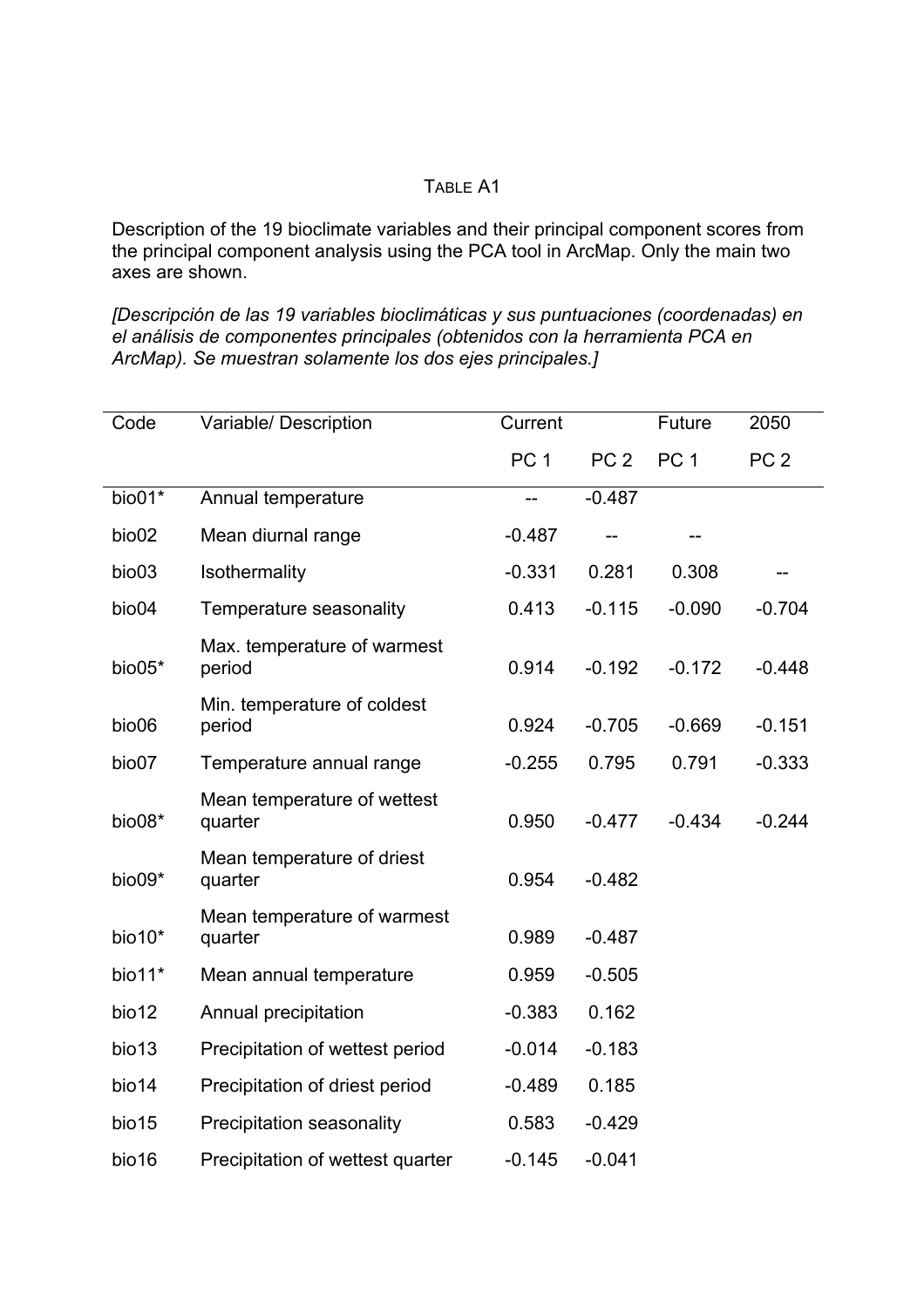|       | Eigenvalue<br>% of variation explained | 84.672   | 10 141   | 99.142 | 0.665 |  |
|-------|----------------------------------------|----------|----------|--------|-------|--|
|       |                                        | 1.682    | 0.342    | 1 048  | 1.155 |  |
| bio19 | Precipitation of coldest quarter       | $-0.069$ | $-0.189$ |        |       |  |
| bio18 | Precipitation of warmest quarter       | $-0.346$ | 0.204    |        |       |  |
| bio17 | Precipitation of driest quarter        | $-0.460$ | 0.200    |        |       |  |

The bioclimatic variables that highly correlated with PC 1 were not used for MaxEnt modeling and are shown in bold in the text.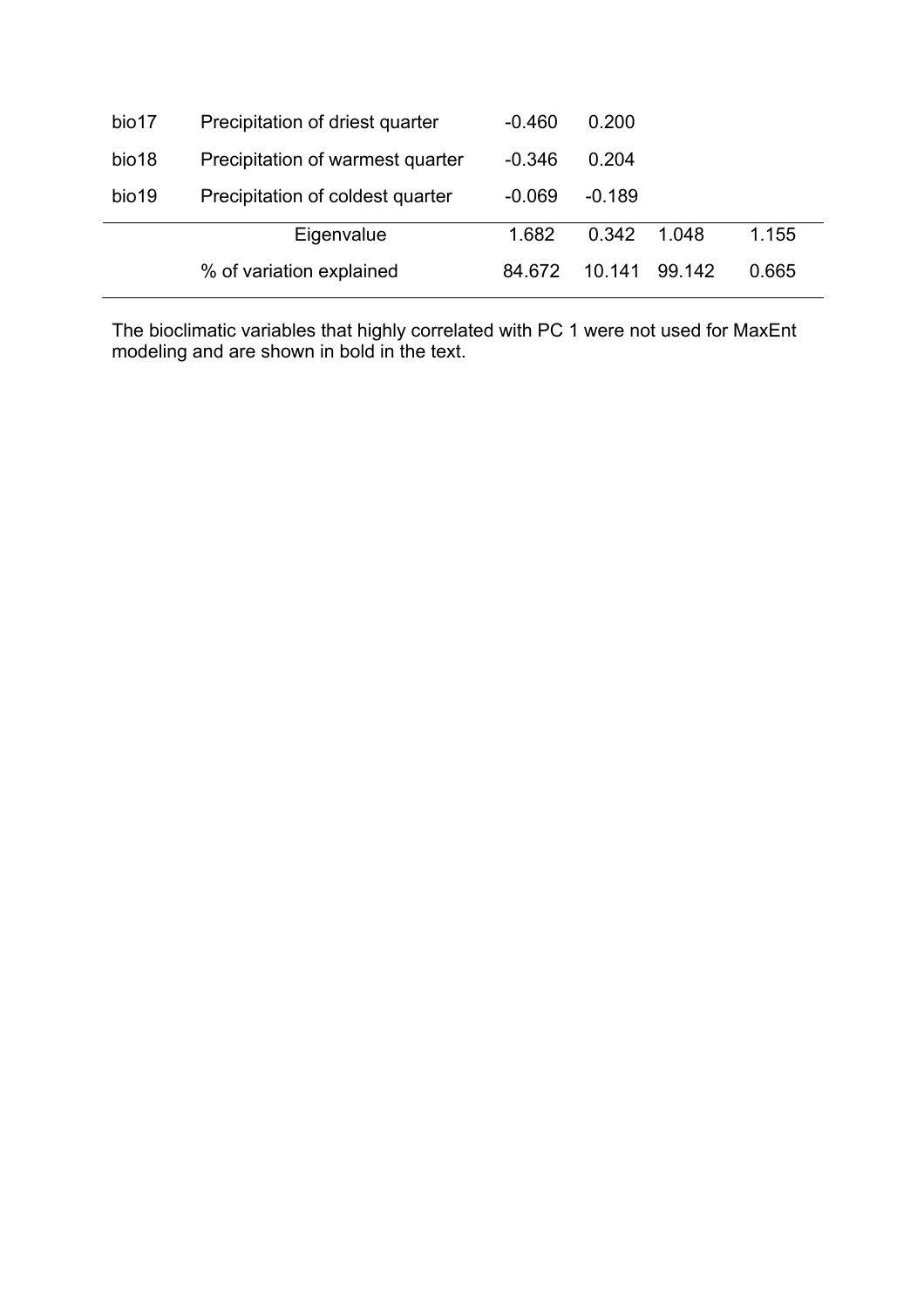#### TABLE A<sub>2</sub>

Land-cover change matrices for all the survey sites within a 5km radius around the survey sites calculated based on Support Vector Machine algorithm: (a) The land area (km<sup>2</sup>) that either remained the same (located diagonally in the matrix) or changed from one land-cover type to another between 1998 and 2018; (b) the average of each land-cover type in 1998 and 2018, changes in land-cover change between 1998-2018 and annual land-cover change.

*[Matrices de cambio de coberturas del territorio en los sitos prospectados considerando círculos de 5 km de radio centrados en ellos (obtenidos con el algoritmo de máquinas de soporte vectorial): (a) área (km<sup>2</sup> ) que o bien permaneció sin transformar (en la diagonal de la matriz) o bien cambió de un tipo de cobertura del territorio a otro entre 1998 y 2018; (b) promedio de superficie ocupada por cada cobertura del territorio en 1998 y 2018, cambios total entre años y tasa de cambio anual.]*

| (a)  | 2018               |                   |          |        |            |       |                    |  |  |
|------|--------------------|-------------------|----------|--------|------------|-------|--------------------|--|--|
|      |                    | Agricultural Land | Built-up | Forest | Other Land | Water | <b>Grand Total</b> |  |  |
|      | Agricultural Land  | 663.4             | 8.9      | 169.1  | 91.2       | 8.9   | 941.4              |  |  |
| 1998 | Built-up           | 2.9               | 2.1      | 0.9    | 1.0        | 0.2   | 7.1                |  |  |
|      | Forest             | 664.1             | 8.4      | 2803.1 | 71.6       | 8.8   | 3555.9             |  |  |
|      | Other Land         | 96.0              | 1.9      | 46.1   | 57.1       | 5.3   | 206.5              |  |  |
|      | Water              | 4.6               | 0.4      | 0.9    | 3.5        | 43.2  | 52.6               |  |  |
|      | <b>Grand Total</b> | 1431.1            | 21.7     | 3020.0 | 224.4      | 66.3  | 4763.6             |  |  |

| (b)               | 1998   | 2018   | Changes (1998-2018) | <b>Annual Changes</b> |
|-------------------|--------|--------|---------------------|-----------------------|
| Agricultural Land | 941.4  | 1431.1 | 489.7               | 24.5                  |
| Built-up          | 7.1    | 21.7   | 14.6                | 0.7                   |
| Forest            | 3555.9 | 3020.0 | $-535.9$            | $-26.8$               |
| Other Land        | 206.5  | 224.4  | 18.0                | 0.9                   |
| Water             | 52.6   | 66.3   | 13.8                | 0.7                   |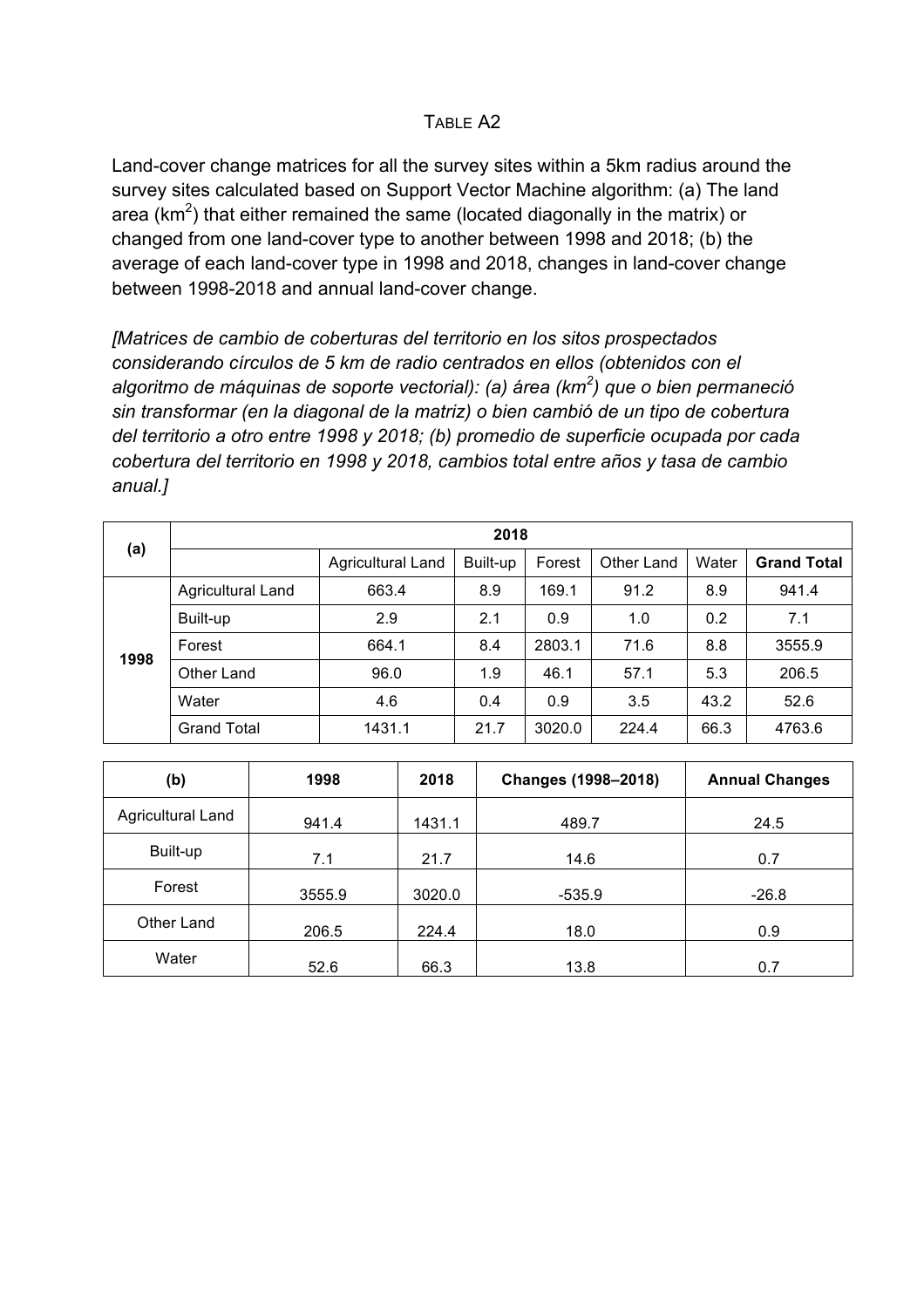#### TABLE A3

Error matrix for the classified land-cover maps. (a) for the year 1998 and (b) for the year 2018. User's accuracy (commission error) represents the probability that a pixel classified into a given land-cover type actually represents that land-cover type on the ground. It is computed by dividing the number of correctly classified pixels in each land-use category by the total number of pixels classified under the same land-cover type (summation across each row). Producers' accuracy (omission errors, this value represents how well reference pixels of the ground cover type are classified) is calculated by dividing the number of correctly classified pixels in each land-cover type (on the major diagonal) by the number of reference pixels known to be of that land-cover type (the column total).

*[Matriz de confusión para los mapas de clasificación de cobertura del territorio para (a) 1998 y (b) 2018. La exactitud del usuario (errores de comisión) representa la probabilidad de que un pixel de la imagen clasificado como un tipo de cobertura dado realmente represente ese tipo de cobertura en la realidad. Se calcula dividiendo el número de píxeles correctamente clasificados en cada categoría de cobertura del territorio por el total de píxeles clasificados con el mismo tipo de cobertura (la suma se hace por filas). La exactitud del productor (errores de omisión) representa el grado de éxito en la clasificación de píxeles de referencia. Se calcula dividiendo el número de píxeles correctamente clasificados en cada tipo de cobertura (en la diagonal) por el número de píxeles de referencia de los que se sabe la categoría a la que pertenecen (el total de las columnas).]*

| 1998                           |              |                |              |       |              |                      |                    |
|--------------------------------|--------------|----------------|--------------|-------|--------------|----------------------|--------------------|
| (a)                            | Agricultural | Built-up       | Forest       | Other | Water        | Total                | User's<br>Accuracy |
| Agricultural                   | 70           | $\overline{2}$ | 5            | 5     | 6            | 88                   | 79.5               |
| Built-up                       |              | 19             | $\mathbf{0}$ |       | 2            | 23                   | 82.6               |
| Forest                         |              | 0              | 287          | 4     | 3            | 295                  | 97.3               |
| Other                          | $\Omega$     | 0              |              | 13    | $\mathbf{0}$ | 14                   | 92.9               |
| Water                          | $\Omega$     | $\Omega$       | 0            |       | 45           | 46                   | 97.8               |
| Total                          | 72           | 21             | 293          | 24    | 56           | 466                  |                    |
| Producer's accuracy<br>$(\% )$ | 97.2         | 90.5           | 98.0         | 54.2  | 80.4         |                      |                    |
|                                |              |                |              |       |              | Overall Accuracy (%) | 93.1               |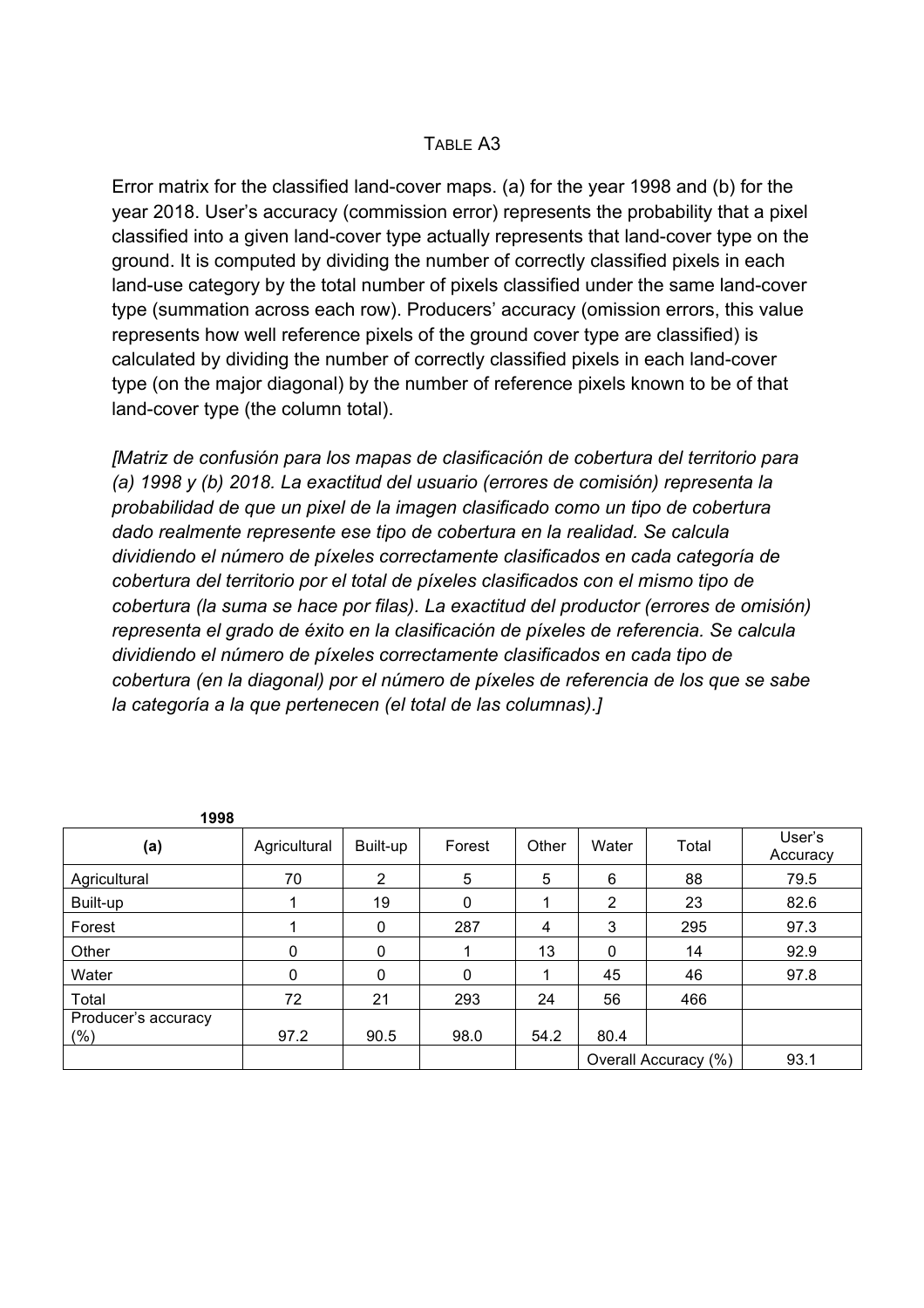| 2018                           |              |              |              |       |              |                      |                    |
|--------------------------------|--------------|--------------|--------------|-------|--------------|----------------------|--------------------|
| (b)                            | Agricultural | Built-up     | Forest       | Other | Water        | Total                | User's<br>Accuracy |
| Agricultural                   | 63           | $\mathbf{0}$ | 5            | 4     | 0            | 72                   | 87.5               |
| Built-up                       | 2            | 49           | $\mathbf{0}$ |       | 0            | 52                   | 94.2               |
| Forest                         | 3            | $\mathbf{0}$ | 276          | 0     | 0            | 279                  | 98.9               |
| Other                          | 0            | $\mathbf{0}$ |              | 19    | $\mathbf{0}$ | 20                   | 95.0               |
| Water                          | 0            | $\mathbf{0}$ | $\mathbf{0}$ | 0     | 44           | 44                   | 100.0              |
| Total                          | 68           | 49           | 282          | 24    | 44           | 467                  |                    |
| Producer's accuracy<br>$(\% )$ | 92.6         | 100.0        | 97.9         | 79.2  | 100.0        |                      |                    |
|                                |              |              |              |       |              | Overall Accuracy (%) | 96.6               |

#### TABLE A4

The results of the Generalized Bayesian Multilevel model based on Bernoulli distribution. Seven main effects, two interaction terms, and a single grouping factor were included as predictors of the presence and absence of the Sri Lanka frogmouth.

*[Resultados del modelo bayesiano multinivel generalizado binomial. Se incluyeron como predictores siete efectos simples, dos términos de interacción y un factor de agrupamiento para predecir la presencia o ausencia del podargo de Ceilán.]*

| <b>Model variables</b>                      | <b>Parameter</b><br>estimate | <b>Upper</b><br>credibility limit | Lower<br>credibility<br>limit |
|---------------------------------------------|------------------------------|-----------------------------------|-------------------------------|
| Distance to nearest protected area*         | $-1.25$                      | $-2.10$                           | $-0.52$                       |
| Distance to nearest surface waterbody       | 0.11                         | $-0.33$                           | 0.55                          |
| Altitude*                                   | $-1.65$                      | $-2.55$                           | $-0.92$                       |
| Distance to nearest built environment       | 0.08                         | $-0.34$                           | 0.58                          |
| Local-scale forest cover                    | 1.17                         | $-0.40$                           | 2.83                          |
| Landscape-scale forest cover*               | 1.59                         | 0.13                              | 3.14                          |
| Local-scale forest cover loss               | $-0.62$                      | $-2.07$                           | 0.66                          |
| Landscape-scale forest cover loss           | $-0.81$                      | $-2.04$                           | 0.56                          |
| Forest cover: local x landscape scale*      | $-0.96$                      | $-1.56$                           | $-0.54$                       |
| Forest-cover loss: local x landscape scale* | -0.77                        | $-1.32$                           | $-0.30$                       |

\*Predictors with a regression coefficient different from zero where the credibility limits do not include zero.